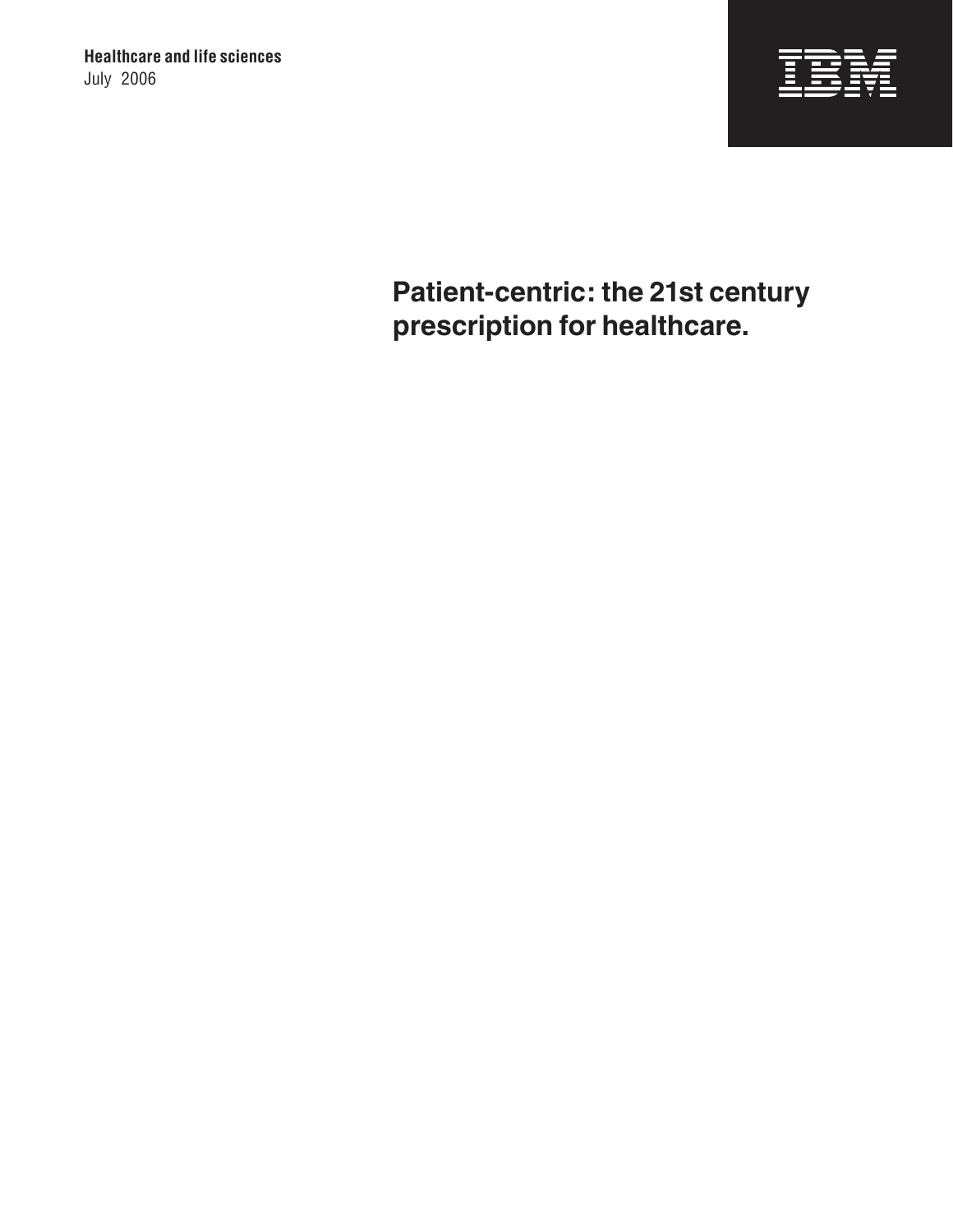**Contents**

- *2 Introduction*
- *3 Healthcare today*
- *4 The patient-centric approach*
- *6 Today's patient-centric systems*
- *10 The Internet is the key*
- *11 A real-world approach*
- *12 IBM's role*
- *14 Conclusion*
- *15 For more information*

**Patient-centric** *systems are evolving in which the patient's well-being and the responsibility for his or her own good health are defining treatment and operational policies. This change is made possible by advances in technology, but it is being driven by market forces and societal desire to improve the health of a nation's citizens, while reducing healthcare costs.*

# **Introduction**

Throughout the industrialized world, healthcare systems are in crisis. Whether healthcare is shaped by government policy, driven by the market or a combination of both, aging populations and skyrocketing costs are putting unprecedented financial and organizational pressure on state and private healthcare providers as well as payers. The result is often a decreasing level of care.

In response, fundamental changes are taking place in the manner in which healthcare is administered. Patient-centric systems are evolving in which the patient's well-being and the responsibility for his or her own good health are defining treatment and operational policies. This change is made possible by advances in technology, but it is being driven by market forces and societal desire to improve the health of a nation's citizens, while reducing healthcare costs.

IBM is deeply involved in the move toward a patient-centric healthcare delivery system. In projects throughout the world, IBM is working with government bodies, healthcare providers and healthcare payers to help implement necessary patient-centric systems and strategies.

In this white paper, we will explore the meaning of a patient-centric healthcare system, its benefits as well as challenges, the changes necessary to create a patient-centric system, and the role that IBM is playing to help create new opportunities for all parties.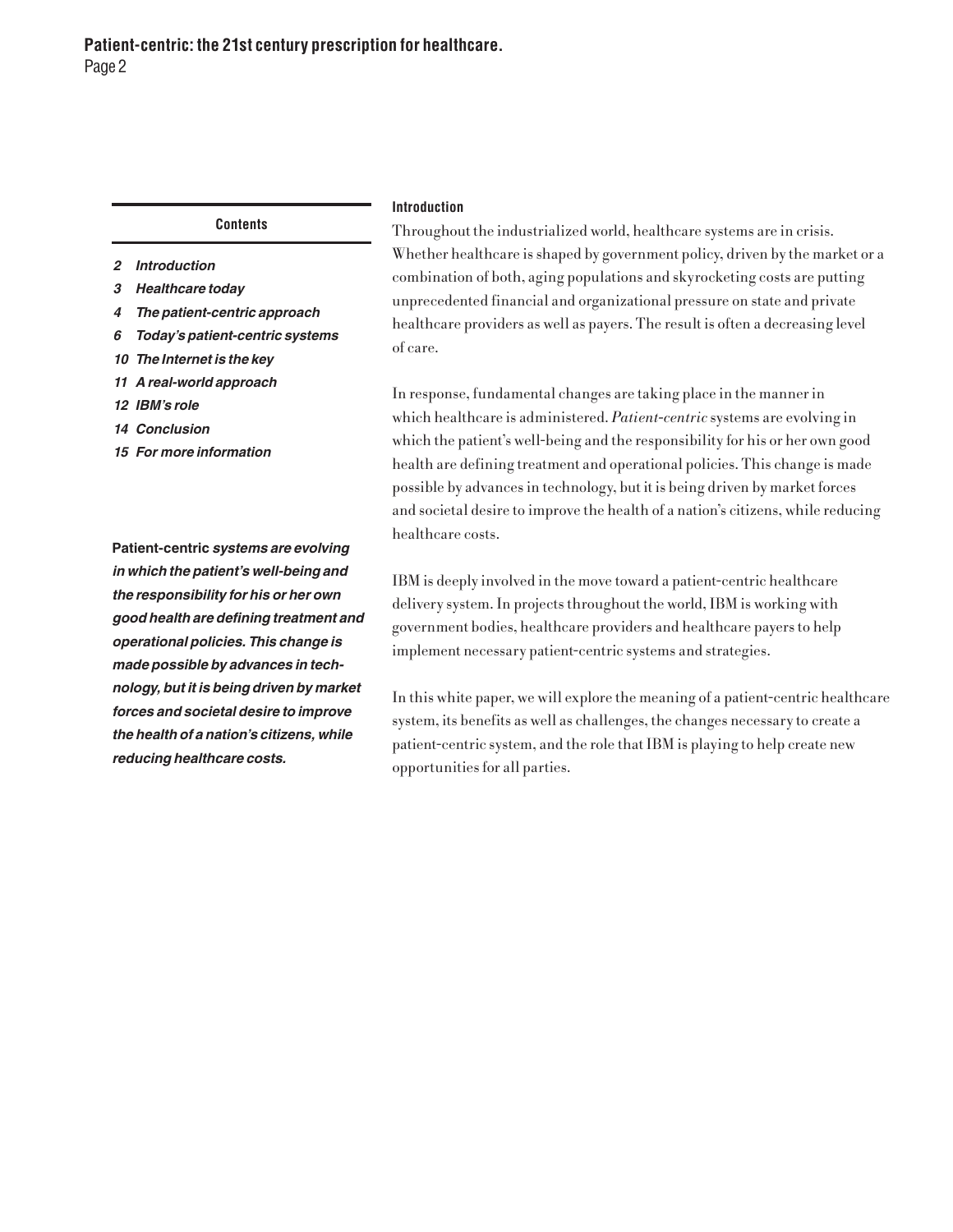**Patient-centric: the 21st century prescription for healthcare.** Page 3

#### **Healthcare today**

You have probably heard some of the anecdotes that illustrate the difficult state of today's healthcare systems. From patients to providers, everyone is affected:

- The 250 000 people who die in the United States every year due to surgical errors, mistaken diagnoses, incorrect prescribing, hospital-acquired infections and inadequate care.<sup>1</sup>
- The heavy burden that U.S. industry pays to provide healthcare to its employees. For example, healthcare costs account for an estimated US\$1500 of every new car that General Motors sells, putting it at a serious disadvantage as compared to some of its foreign competitors.<sup>2</sup>
- The seriously ill woman who must go through the emergency room, rather than her physician, to get a hospital bed because the hospital needs the extra funds it receives from insurers for emergency room visits.
- The 45 million uninsured Americans who delay treatment or use the emergency room as their primary-care facility, shifting costs to private- and public-sector payers. As access decreases and premiums increase, the reputation of the health insurance industry plummets.

The healthcare industries in many countries around the world are at a critical juncture. While offering the finest benefits to some of its citizens, nations are burdened with out-of-control health costs, rocketing insurance premiums, declining coverage and uneven access to quality care. Continuing a patchwork approach will only reduce a nation's competitiveness as the ability to keep citizens healthy falters.

In the U.S. for example, people expend more, but are getting less. In 2003, among nine industrialized OECD nations, the U.S. spent more per capita for all healthcare services (US\$5635) than any other, and more than twice as much as the median amount (US\$2280). In addition, the U.S. spends more than any of the 30 OECD member countries for public and private health insurance, with its citizens paying the most out of pocket. 3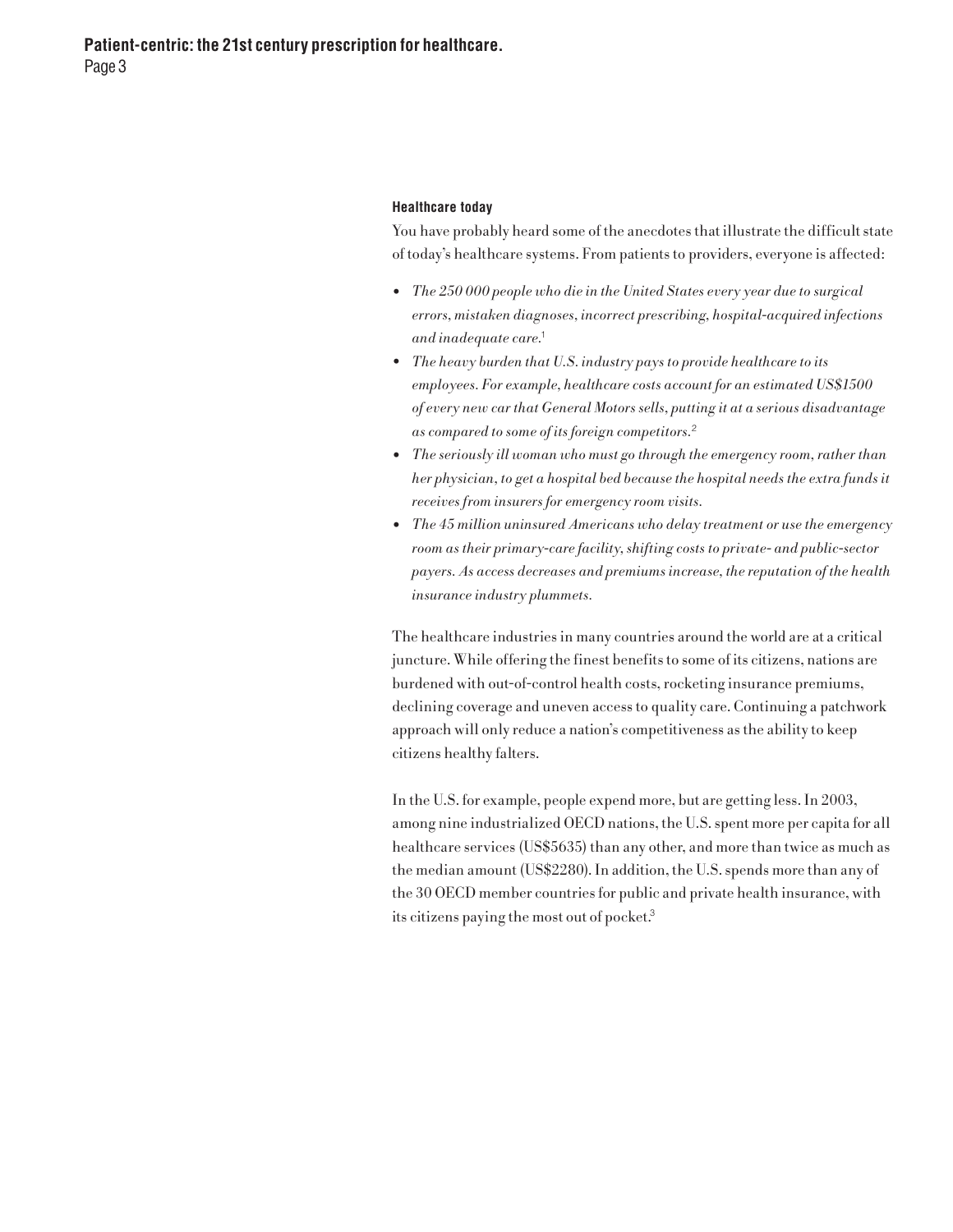*Patient-centric does not imply a fixed set of guidelines; rather it is a fluid and still-evolving definition characterized by practices that benefit patients: ensuring that they receive the best treatment, at a reasonable cost.*

At the same time, the U.S. has the lowest longevity rate at birth among those 30 countries. Although virtually every other industrialized country offers universal health insurance, in the U.S., over 45 million people remain without any type of coverage, and millions more are underinsured.

Today's health benchmarks are not encouraging. According to various studies, more than 57 000 people in the U.S. die from inadequate care. Healthcare is unevenly available and unevenly priced. The World Health Organization ranks the U.S. 37th in overall health system performance; throughout the nation, similar procedures with similar outcomes can cost 400 percent more in one region than another. And among the 30 OECD countries, the U.S. ranks at the bottom in terms of life expectancy.<sup>4</sup>

## **The patient-centric approach**

To help counter these trends, medical providers, governments and financing entities in the U.S. and a number of other countries are applying patient-centric approaches to healthcare. Patient-centric does not imply a fixed set of guidelines; rather it is a fluid and still-evolving definition characterized by practices that benefit patients: ensuring that they receive the best treatment, at a reasonable cost, while putting into place strategies that will help individuals avoid becoming sick in the first place.

Patient-centric models put the needs of the patient first, but require greater patient responsibility and accountability. Under a patient-centric system, individuals have the right to expect improved care as long as they educate themselves about health maintenance and wellness practices, change their behaviors to better manage their health, access medical records and information, and contribute an appropriate share to the total cost of care.

By following a patient-centric approach, every segment of the healthcare system benefits: patient health improves; payers reduce costs and premiums by becoming more efficient; providers improve the quality and safety of their clinical practice; and the industry reduces its financial burden to provide health insurance to employees.

*By following a patient-centric approach, every segment of the healthcare system benefits: patient health improves; payers reduce costs and premiums by becoming more efficient; providers improve the quality and safety of their clinical practice; and the industry reduces its financial burden to provide health insurance to employees.*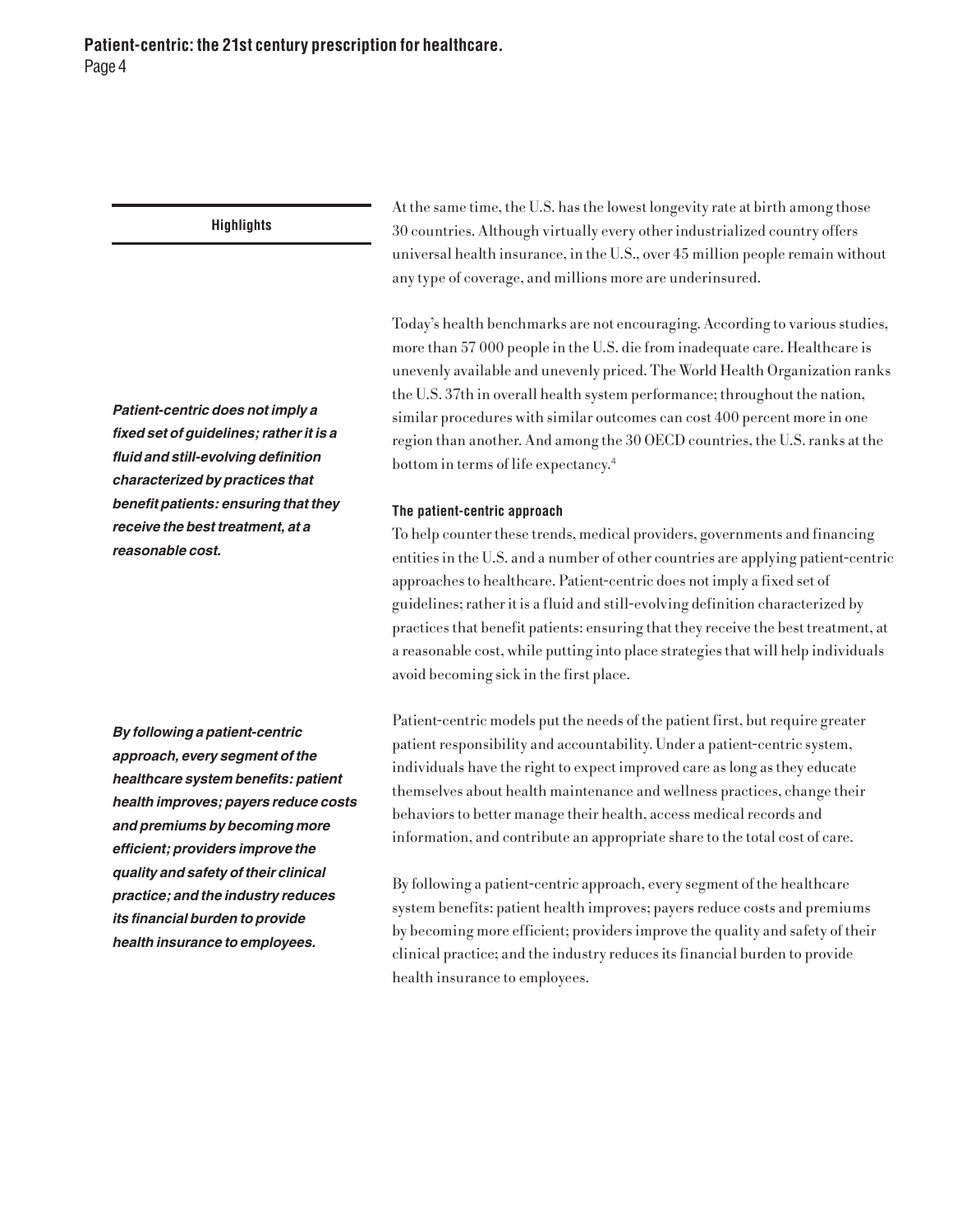*The definition of a patient-centric healthcare system is still evolving, but generally, patient-centric approaches have these characteristics:* 

- **•** *Patient records, health information, procedure costs and practitioner data are made more easily available over the Internet.*
- **•** *Data is able to flow among system participants, including providers, physician practices, clinics and labs, and payers.*
- **•** *Patient and related medical information is incorporated into clinical work flows and processes, making pertinent medical information available at the point of care.*
- **•** *The individual's accountability for and participation in managing his or her own health and well-being increases.*

For this to occur, proper educational tools must be available to every part of the healthcare chain:

- Accurate and accessible information allows patients to become better educated about their diseases, improve their overall health, find the best practitioners and factor costs into their decision making.
- Electronic health records help hospitals and doctors improve the accuracy of diagnoses, administration of medicines and the implementation of clinical trials. As patients become more responsible for maintaining good health, unnecessary doctor visits, testing and treatment diminish, reducing the burden on physicians' time, office staff and expenses.
- With electronic payments, providers are reimbursed on <sup>a</sup> real-time basis, reducing bad debt and a large accounts-receivable inventory.

IBM is working with government and private industry and putting in practice various approaches to a patient-centric healthcare model; current successful projects have a number of key elements:

- They involve every interested party in the healthcare chain: industry, patient, payer and provider.
- Medical records and information are stored electronically for instantaneous retrieval—in a highly secure environment that protects privacy and allows access only to authorized users.
- The Internet plays <sup>a</sup> key role in disseminating information.
- Technology standards are open, not proprietary.
- Cost and performance data is available to facilitate informed choice.

Patient-centric implementations depend on advanced digital technologies. The development of the Internet and its pervasive use makes a patient-centric future possible. The Internet offers the patient, provider and payer access to the tools that can help rationalize a healthcare system.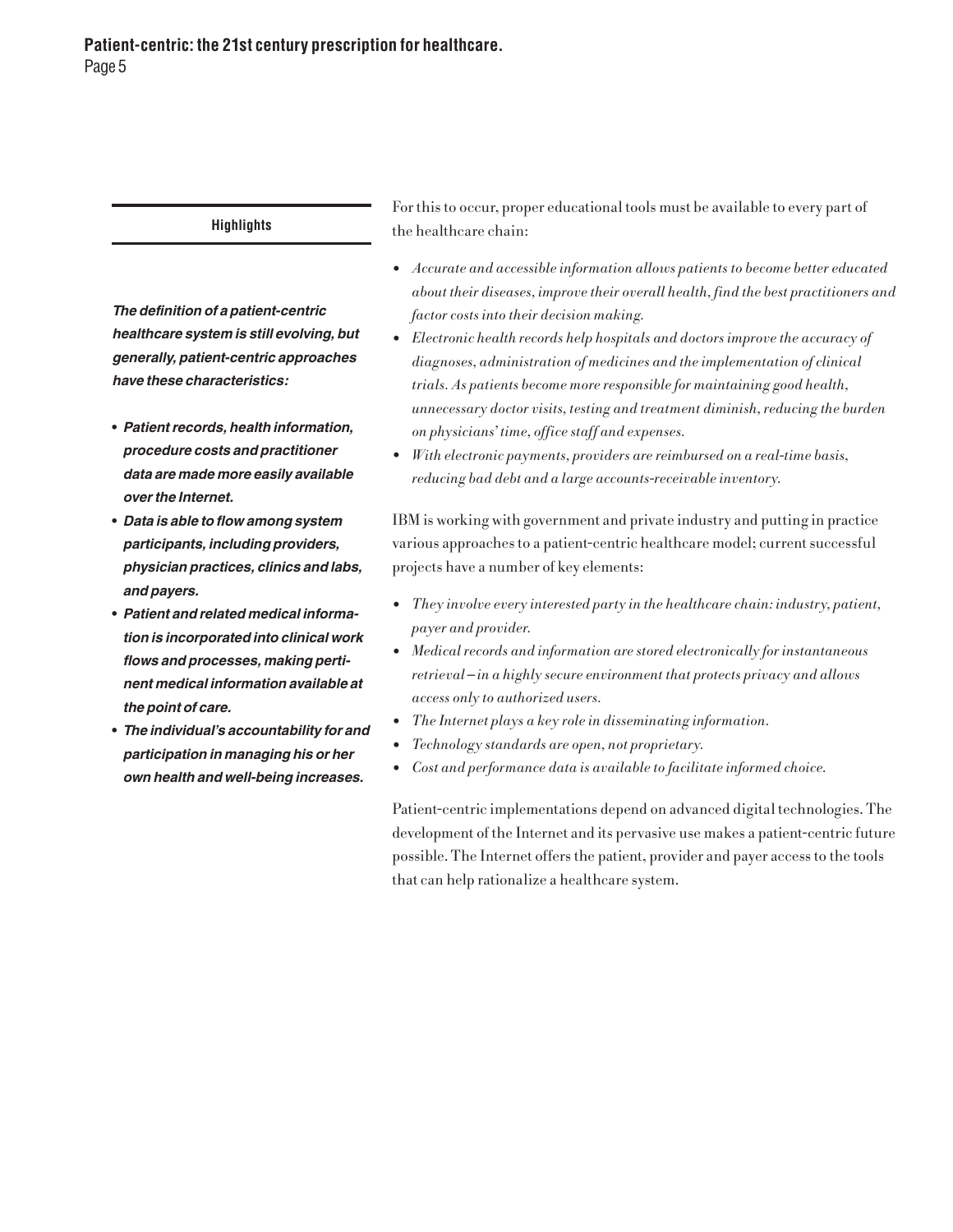*Patient-centric networks, regardless of their ultimate structure, require these key elements:*

- **•** *The active participation of all parties: patient, payer, provider and employer*
- **•** *The electronic storage of highly secure and private patient data, accessible by appropriate individuals across institutions and geographical areas*
- **•** *Extensive use of the Internet for data access*
- **•** *Open, rather than proprietary, technical and interoperability standards*

*A patient-centric healthcare system is not a futuristic utopian dream; tools are now available that are already creating more rational, cost-effective and efficient healthcare systems*

The Internet allows patients unparalleled access to caregivers and others with similar diseases, learning the latest protocols and research. For example, sufferers of carcinoid cancer, a disease so rare that few physicians see more than one case in their careers, have created an Internet discussion group with a worldwide membership. Hosted by a carcinoid medical researcher, patients are now able to separate fact from fiction, offer moral support and receive information on the latest medical research and key research facilities.

On the consumer level, a network of MinuteClinics,<sup>5</sup> operating in Target stores throughout the U.S. is helping reduce the inability to access doctors and the burden on emergency rooms. The clinics provide walk-in medical care for busy shoppers with minor illnesses. Staffed with physician assistants, MinuteClinics see patients and prescribe medications usually within 15 minutes of arrival.

Patients will become more motivated to use this type of local low-cost walk-in medical facility when the cost of care becomes more transparent and patients must pay for services with healthcare-allocated savings. Health savings accounts (HSAs) are helping patients with high-deductible health insurance to set aside funds to pay for their medical costs. By increasing their fiscal responsibility, patients are able to use the healthcare system in a more prudent and responsible manner.

## **Today's patient-centric systems**

 A patient-centric healthcare system is not a futuristic utopian dream; tools are now available that are already creating more rational, cost-effective and efficient healthcare systems that are being implemented on governmental as well as institutional and individual levels.

For example, for the past several years, IBM has been working with the Mayo Clinic in Rochester, Minnesota, to find new ways to analyze and organize patient data, with the ultimate goal of providing personalized diagnoses and treatment protocols based on personal histories, imaging, tissue, biochemical, genetic and other laboratory markers.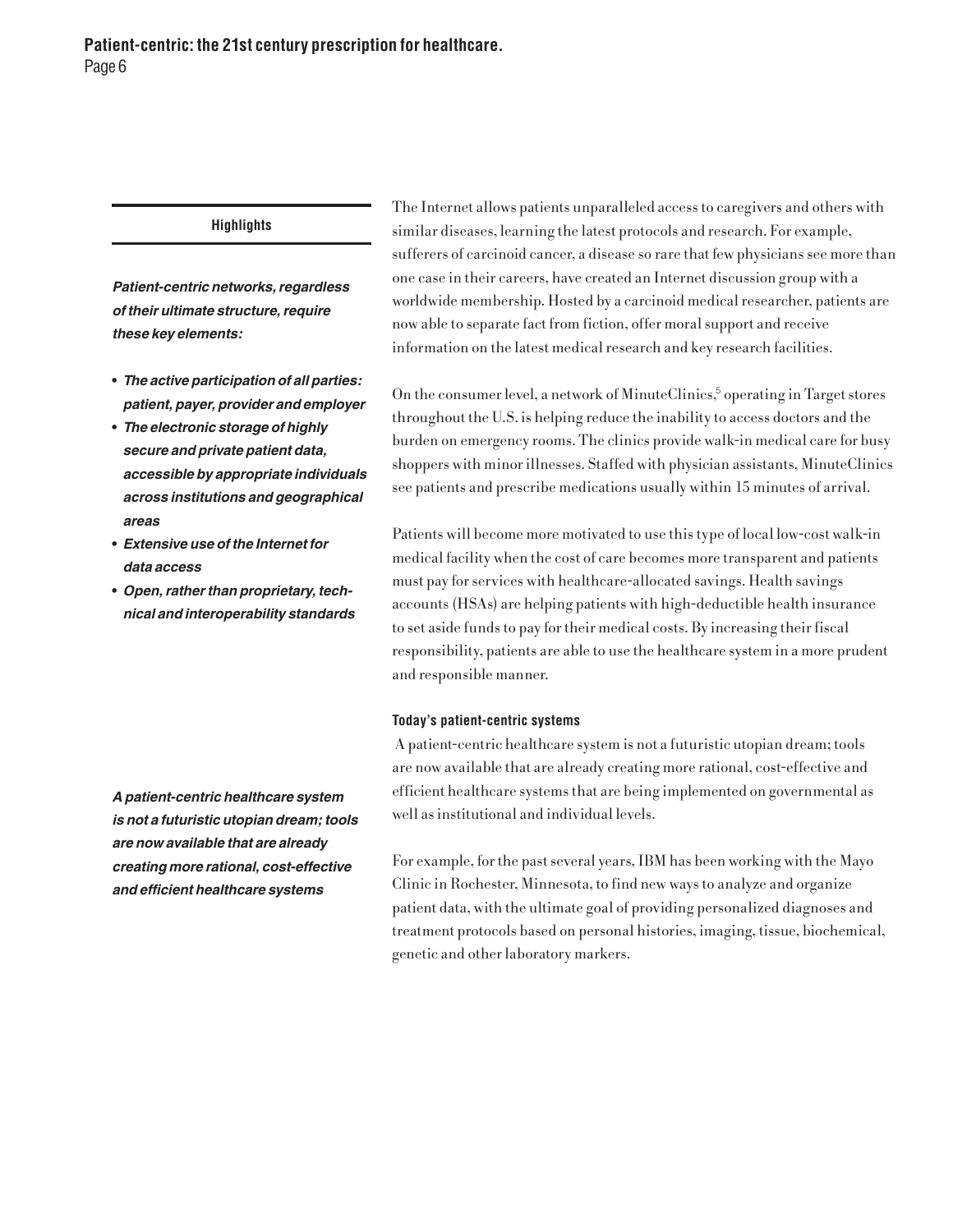The collaboration has integrated more than six million patient records into a unified system based on a standard technology platform, incorporating rigorous security and privacy features.

This infrastructure will help investigators identify research participants that meet very thorough, precise and complex, clinical trial criteria. Medical searches by symptom, patient age, laboratory result, drugs prescribed and other factors—searches that once took months—are completed in a matter of minutes, giving physician investigators the information they need, where and how they need it, facilitating discovery and patient care improvements.

Still, health system advances in the U.S. are unevenly applied. For example, only 16 percent of primary-care facilities now use e-mail to communicate with their patients. Just 25 percent have implemented electronic health records and only 33 percent offer patients the ability to submit feedback evaluations. <sup>6</sup>

The U.S. government recognizes the importance of a patient-centric system and is actively encouraging the increased digitization of medical records. After medical data has been digitized, it becomes ubiquitous, available to all who require access, and available for research purposes. Efficiencies improve as health providers and patients have rapid access to medical information that can help avoid unnecessary procedures, incorrect diagnoses and inappropriate prescribing.

With electronic health records, facilities like MinuteClinics will be able to receive accurate medical histories without needing to contact a primary-care physician or to rely on the patient's memory.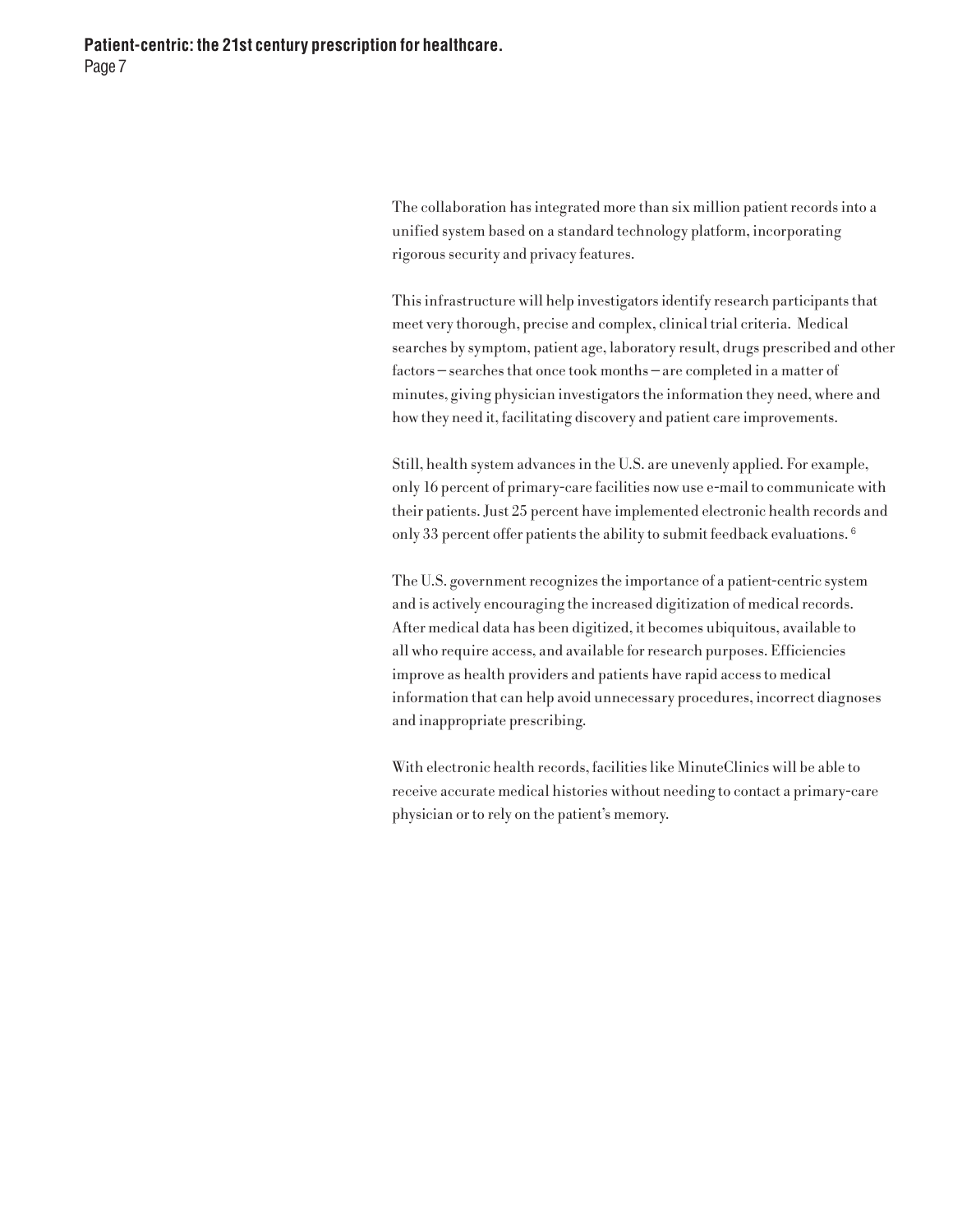In November 2005, the U.S. Federal Government selected IBM and three other consortia to develop prototypes of a Nationwide Health Information Network (NHIN), with the goal of creating a nationwide standards-based system of healthcare information exchange.

IBM, working in conjunction with Argosy, Business Innovation, Cisco and other companies, is developing an information network in three U.S. communities in New York and North Carolina, helping design databases based on open standards that will eventually be integrated into a national system of highly secure, user-authenticated information.

With electronic patient records, all medical specialists with a need to know can have immediate access through the Internet to information that can help shape a proper diagnosis and treatment. Lab results are entered into a patient's central database as soon as a test is analyzed, helping patients avoid premature office visits.

In a similar initiative, IBM has been contracted by Toronto's Trillium Health Centre<sup>7</sup> in Canada to integrate all of its patient information online, allowing healthcare professionals to obtain a complete, up-to-date picture of each patient from a single record, enabling improved patient care. To implement the project, IBM will employ IBM WebSphere® software, servers and integration services.

Now, family doctors will be able to access patient records regardless of the type of record or the system being used. With this data interconnection, tests will not need to be repeated and hard copies of charts and x-rays will no longer be physically sent between offices.

Digitizing diagnostic information increases the efficiency of both physician and staff. Online billing systems and pre-authorization streamline the payment process; physicians no longer have to bill for services, then await insurance notification of the actual rate they'll receive, and finally either rebill or credit the patient for the difference. Instead, a central billing database automatically deducts the approved amount from the patient's HSA or the insurer, upon completion of services. Funds flow more quickly and paperwork is dramatically reduced.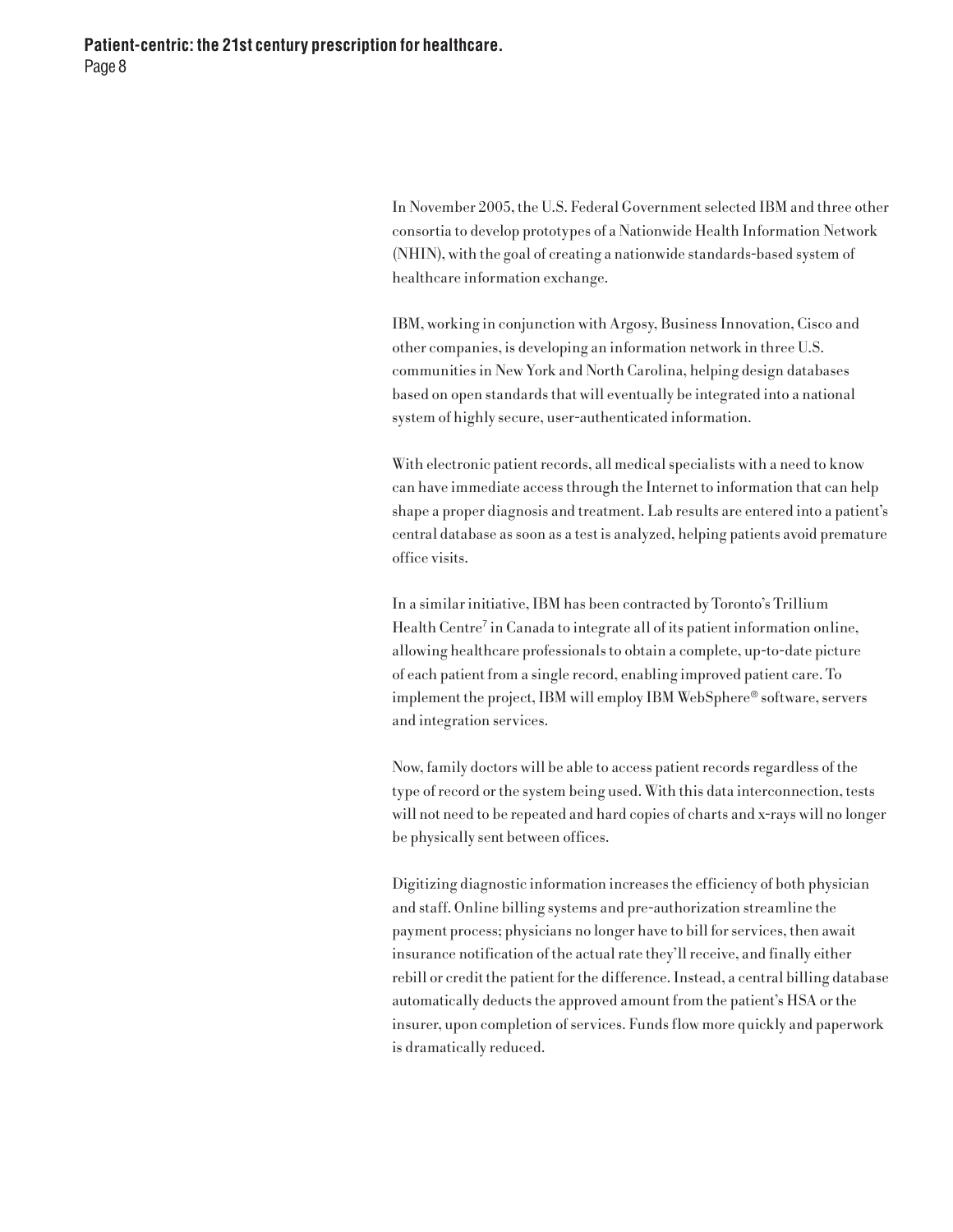One of the most-frustrating aspects of visiting a doctor is that even with an appointment, one must often wait for long periods after the scheduled time to see a physician. Doctors are engaged in an often-futile struggle to stay on schedule as they attempt to manage unexpected medical issues.

With an Internet-based system, appointments are not only made online, but patients can confirm that the doctor is on schedule before they depart for the office.

In Denmark, Acure, an IBM subsidiary, has worked at solving many of these problems by creating the Danish national e-health Internet portal.<sup>8</sup> Utilizing IBM WebSphere Portal and database software as well as IBM hardware, citizens now have a central, highly secure point from which they can manage all their healthcare needs.

Using the highly secure Web site, patients schedule doctors' appointments, receive appointment reminders and check on appointment waiting times. The portal is also used to order and renew prescriptions, monitor drug compliance and gather information about prescribed drugs.

Every hospital makes its electronic patient records available through the system, allowing physicians to instantly determine a patient's health history and records regardless of which provider they've previously visited.

Patients also have their own personal health Web page from which they can monitor their health and learn who has accessed their records. Reliable medical information is available for those who wish to learn more about various illnesses and health concerns. For those looking for new providers, the site offers information on physicians and comparative costs of procedures.

Danish physicians and patients work hand-in-hand to maximize the healthcare experience. Each physician has an enrolled list of 1500 patients. Physicians are paid a set fee per patient, and additional sums are paid based on services rendered. Prescriptions are filled electronically. During emergencies, off-hours doctors either see the patient in person or prescribe medications remotely. The results of the off-hours consultation are communicated to the assigned physician using the Internet, ready for viewing on the next scheduled office day.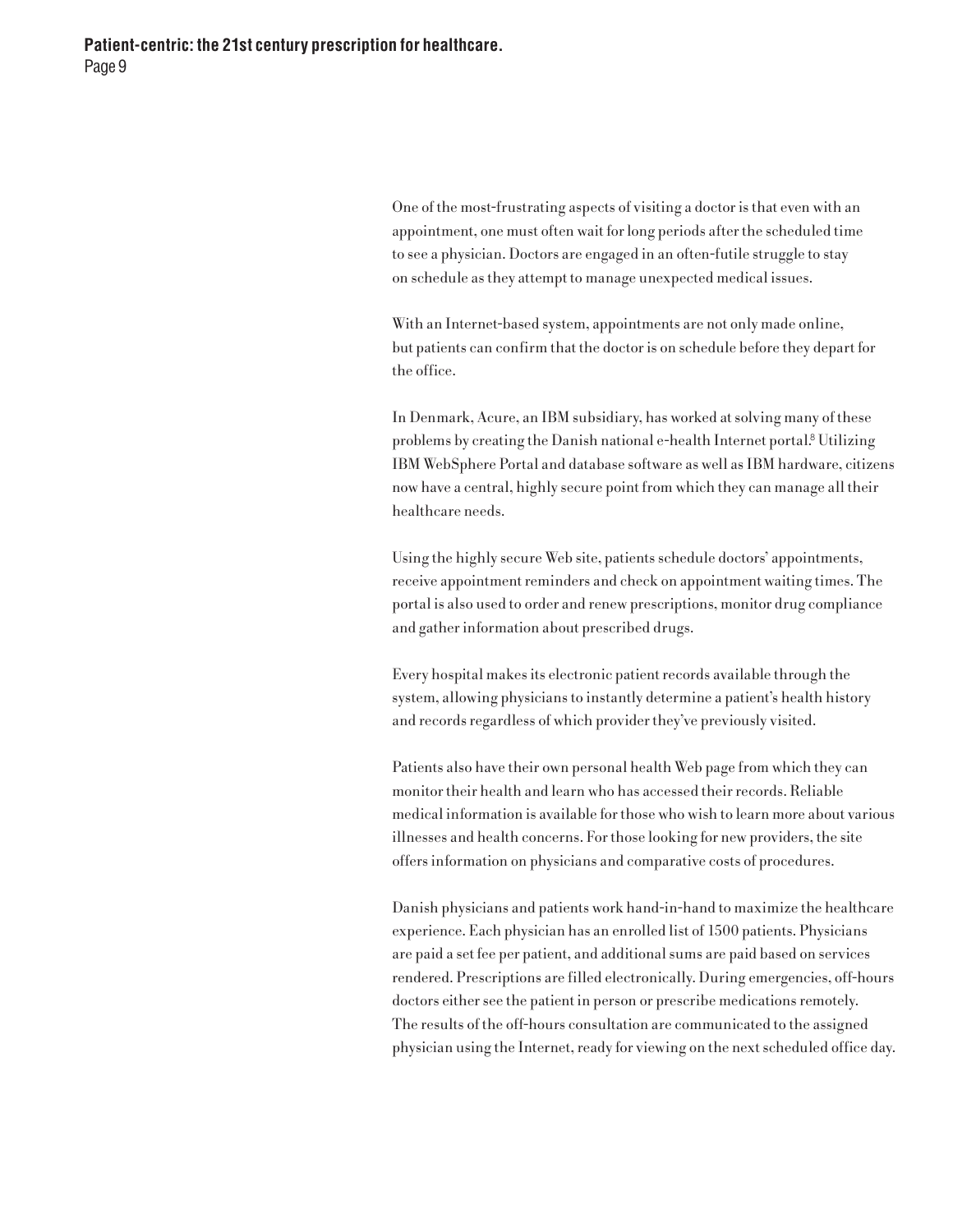#### **The Internet is the key**

A patient-centric approach will only work if patients have the tools available to make informed decisions about their own care, and if they are encouraged to use them. Although the Internet offers a wide range of sites with medical resources, information is often difficult to find, poorly organized or simply inaccurate. To make well-informed medical decisions, patients need readily accessible medical information.

As patients gain more knowledge, they will begin to make decisions that help them obtain the best care, at the best prices. Market forces, which work so well in most other aspect of society, will come into play to help lower costs.

The Internet is playing a key role in creating a one-world market; in virtually every industry, goods and services are easily discovered, purchased and transferred from one country to another. Thanks to the Web, what would have taken weeks a decade ago can now be accomplished in a few seconds.

In medicine, sophisticated diagnostic tests performed in the U.S. are being read by highly qualified diagnosticians in other countries where costs are lower. The results are available as quickly as if the analysis were performed locally.

Patients are becoming "medical tourists," using the Internet to discover worldclass facilities abroad that offer advanced surgical procedures and top-quality care at a fraction of the cost at home.

As more patients use the Internet to pick care providers based on quality rather than simply location, that trend will accelerate. The market will encourage competitors at home to cut costs by rationalizing their business practices in order to stay competitive.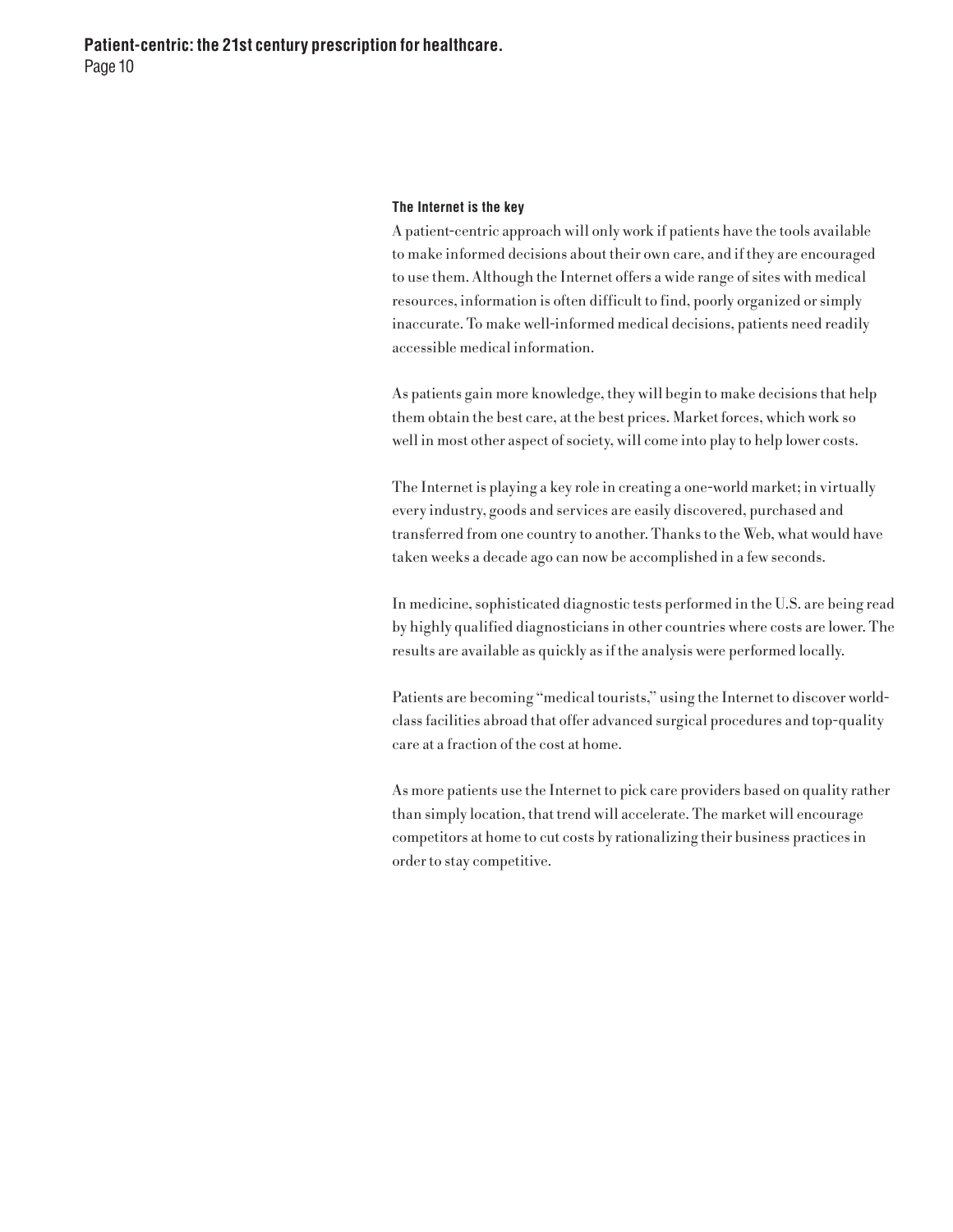**Patient-centric: the 21st century prescription for healthcare.** Page 11

#### **A real-world approach**

The transformation from our current mélange of healthcare systems to a welldefined, patient-centric model requires a long-term transformation in economic models and individual behaviors. All parties that are involved in healthcare must be willing to alter their practices: patient, employer, provider and insurer, because each spoke of the healthcare wheel depends on the success of the others.

IBM has already enjoyed tangible health and financial benefits from a patient-centric approach. At IBM, employees are given financial incentives to fill out an employee health-risk appraisal. With the information, we develop a personalized preventative-care action plan.

Through over 40 different programs, IBM advises its employees on how best to reduce the risk of illness, through preventative care, exercise programs and diet.

The company's results have been impressive. Company injury and illness rates are lower than the rest of the industry's. Employees have enjoyed between a 9 to 25 percent reduction in emergency room visits, and a 16 percent cut in medical and pharmaceutical costs.

Thanks to the company's lower expenses, IBM has been able to reduce the price of insurance as well. IBM health premiums are 6 percent lower for families and 15 percent lower for single insured, compared to the rest of the industry. IBM estimates that it saves more than US\$100 million annually as a result of these initiatives.<sup>9</sup>

With fewer illnesses, employee productivity rises, employee medical costs decrease and insurance claims are lowered.

But to be most effective, change needs to be implemented on a nationwide rather than corporate level. Singapore's 3M system, for instance, combines mandatory medical savings accounts, US\$30 000 annual medical deductible medical insurance, a program that protects the indigent and wide access to comprehensive health information.10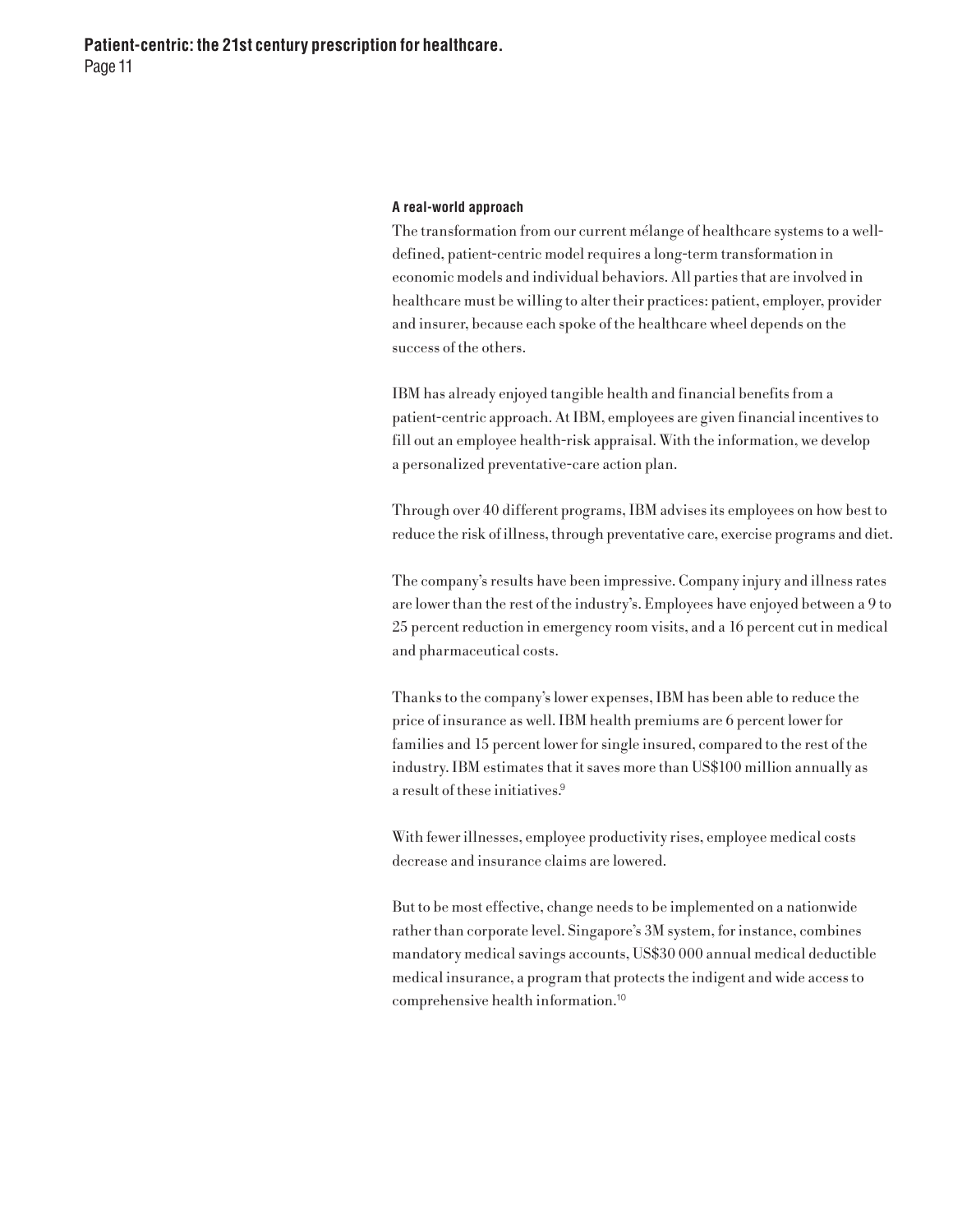The results: life expectancy has increased 15 years since 1960. Infant mortality is far lower than that found in either the U.K. or the U.S. And per-capita healthcare expenditures are much less than in the U.S. Singapore spends US\$1105 per capita (in 2002) annually on healthcare, 4.2 percent of its GDP. By comparison, in 2003 the U.S. spent US\$5635 per capita, per annum, or 13.7 percent of its GDP. By 2005, that percentage had risen to 16 percent. 11

### **IBM's role**

IBM is in a unique position to help move forward the concept of a patientcentric healthcare system. The switch to a patient-centric health system requires robust standards of security and interoperability. The requisite system implementations define IBM's core strengths in data collection, aggregation, storage, integration and management.

Medical data must be as efficiently interchangeable as financial data is today. IBM is well-versed in creating interoperable networks, having played a major role in designing today's modern automatic teller machine (ATM) banking system. Through the company's efforts, financial data flows smoothly throughout a worldwide network, regardless of which institution or ATM is involved.

In North Carolina, IBM has been contracted by the Western North Carolina Health Network to enable patient data to be electronically shared across several hospitals in multiple regions of the state. IBM is providing a virtual electronic medical records system that links 15 network hospitals, allowing authorized doctors at member hospitals to access patients' medical records in a highly secure manner from other member hospitals' information systems.

Network officials believe that exchanging and using electronic health information between patients and consumers, clinicians and health sectors is critical for the industry to achieve essential improvements in quality and efficiency.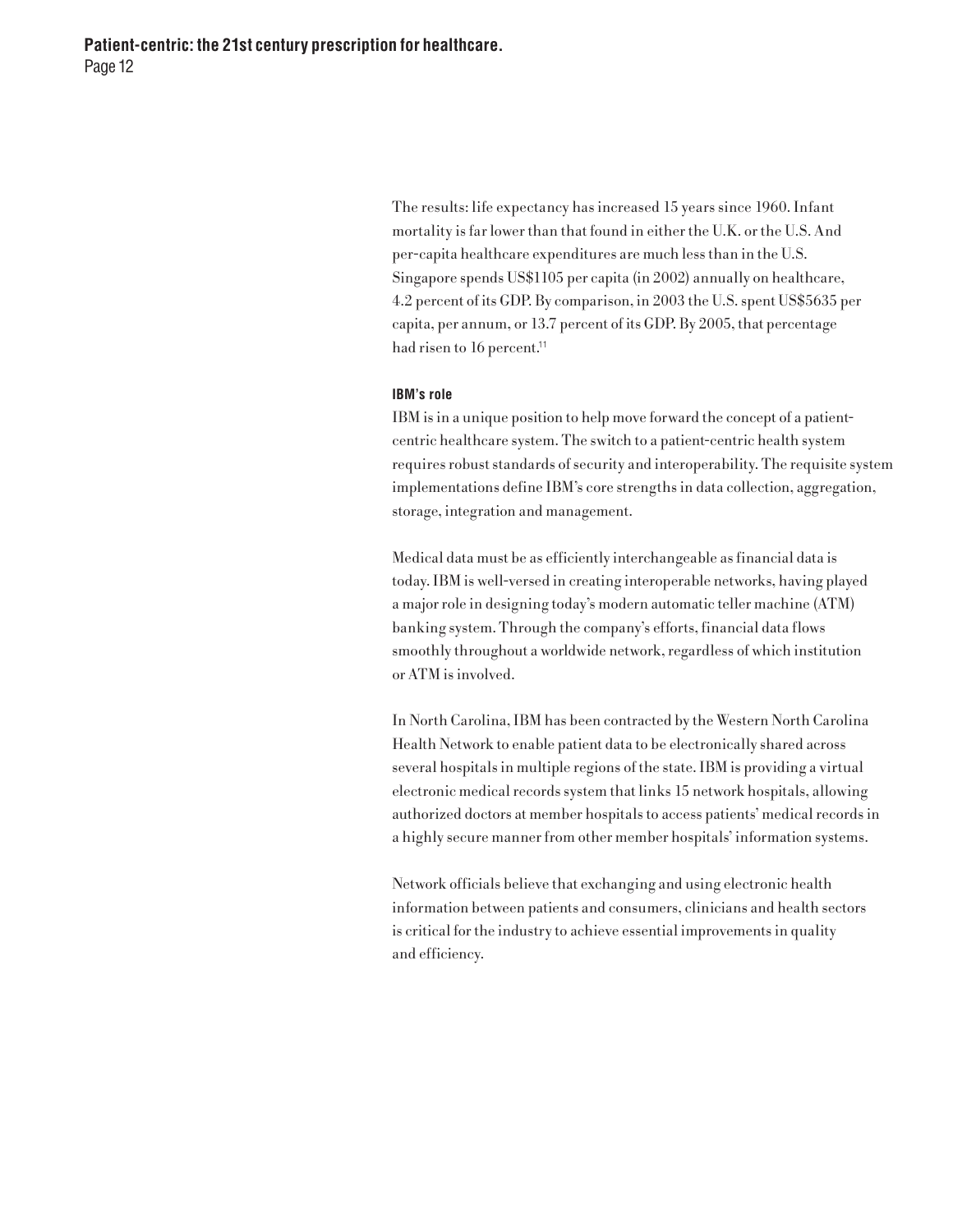In Western Pennsylvania, IBM is working with the University of Pittsburgh Medical Center (UPMC) in a ground-breaking relationship to transform UPMC's IT infrastructure into an on demand environment, and we are collaborating in areas of mutual interest to bring innovation to healthcare.

IBM is providing hardware, software and consulting services to dramatically improve patient records management, biosecurity, information-based medicine and computational biology.

Under the arrangement, IBM is tasked with reducing UPMC's operating systems from nine to three, cut the number of its servers to less than half, while increasing capacity by 25 percent per year to keep up with the growing amount of digital data. Thanks to this innovative initiative, UPMC is estimated to save between 15 to 20 percent per year in operating expenses, resulting in approximately US\$100 million in cost savings over the term of the agreement.

In Singapore, the National Healthcare Group, <sup>12</sup> which oversees half of the nation's polyclinics, has rebuilt its hospital network, moving away from multiple platforms and implementing the integrated IBM WebSphere environment. Storage has also been consolidated, with the group migrating its clinical applications to the IBM Enterprise Storage Server® platform.

In Spain, IBM is working to overhaul the health service information systems in the nation's Extremadura region. Utilizing 31 IBM servers and server software, the region's 14 hospitals, 107 clinics and 300 local doctors' offices have been able to ease management and patient administration by integrating geographically separated systems, applications and data sets.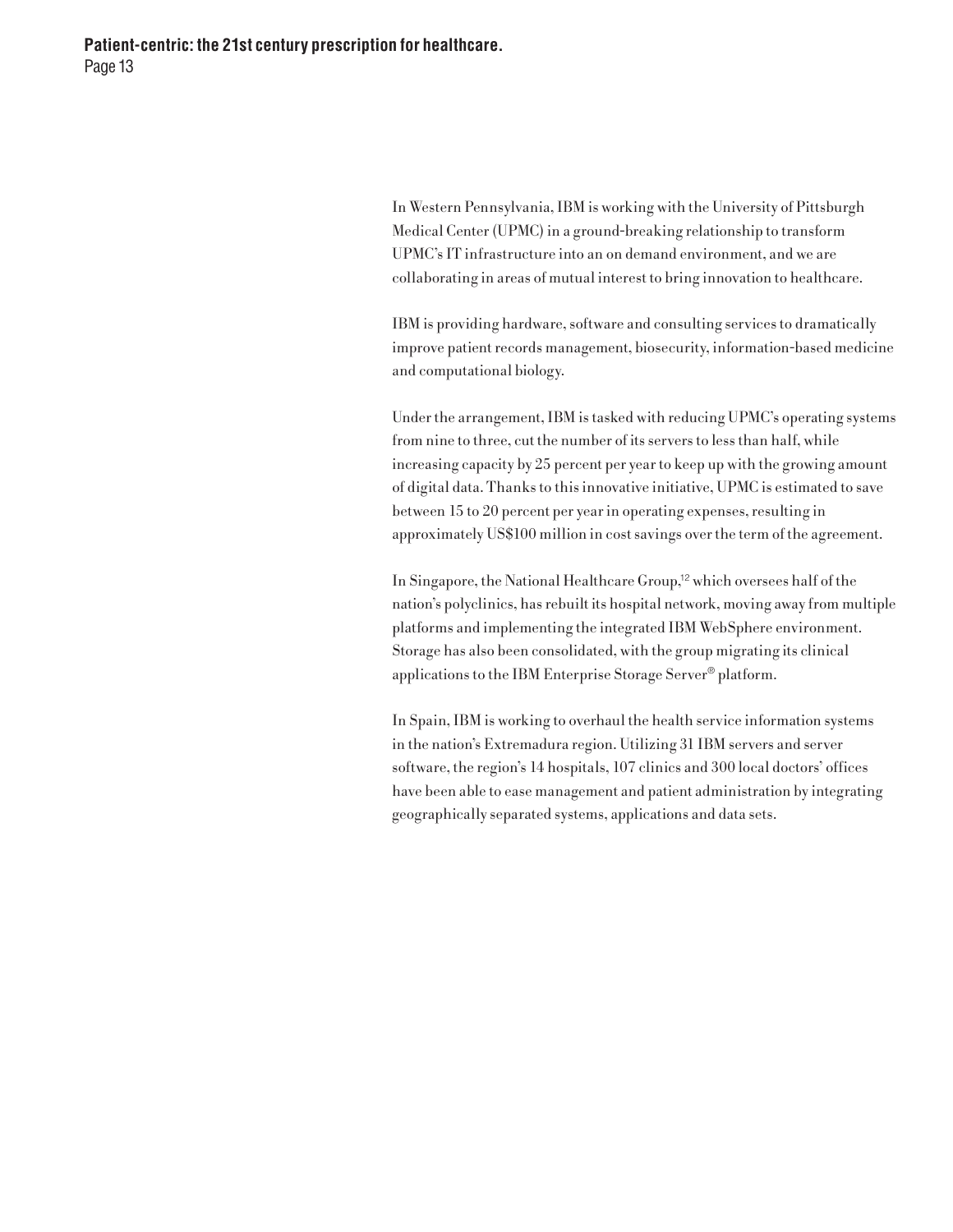*Whether one is a healthcare provider, insurer or employer, IBM has the necessary intellectual and technological resources to help begin the transformation to a more efficient, profitable, cost-effective and healthier society.*

And in British Columbia, Canada IBM has worked with the Ministry of Health to create the Fair PharmaCare Registration Project. <sup>13</sup> Families are now able to register at their convenience using the Internet for drug benefits, thanks to an interface designed by IBM and hosted on IBM servers.

As a result of this initiative, prescription eligibility results are now available to pharmacies within five minutes after registration is complete, thanks to open-standards-based messaging technology. In addition, the use of costly paper forms has been dramatically reduced.

### **Conclusion**

Whether one is a healthcare provider, insurer or employer, IBM has the necessary intellectual and technological resources to help begin the transformation to a more efficient, profitable, cost-effective and healthier society.

With over 170 000 industry consultants, including the world's largest team of healthcare industry professionals, IBM is ready to provide the thought leadership essential for the implementation of a patient-centric healthcare approach.

IBM has a proven track record in designing, implementing and managing enterprise information systems. Member portals must fit the needs and capabilities of those accessing them. Our comprehensive research allows us to tailor and rapidly alter online access in response to a changing population's requirements.

For many Fortune 500 companies, IBM has become the outsourcing company of choice. We provide an entire range of back-end services, including billing and call-center staffing.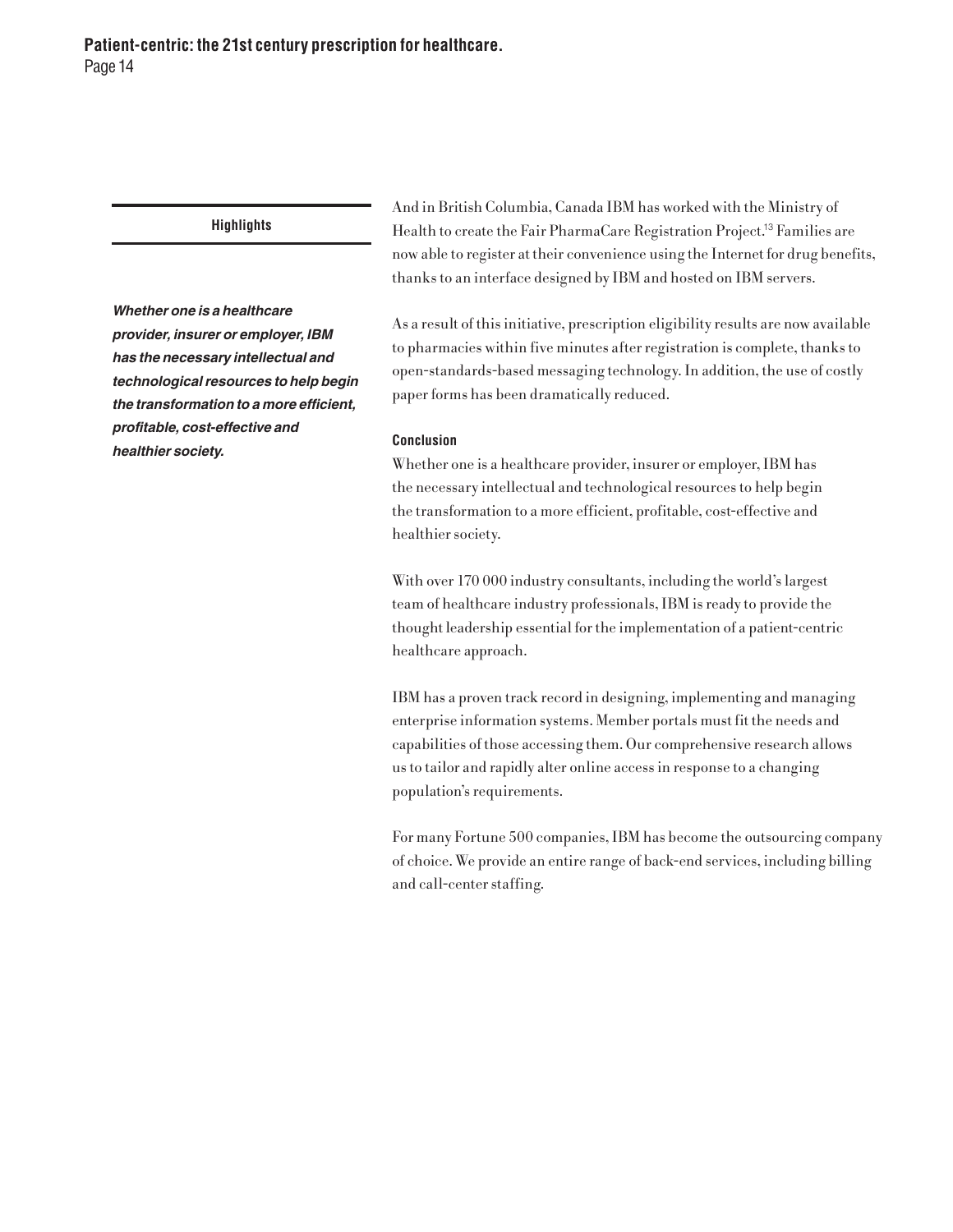*A patient-centric approach to healthcare will be one in which every part of the healthcare delivery-system benefits. IBM is already helping make this essential shift a reality.*

Most importantly, our approach always relies on open standards, not closed systems. The closed-loop, proprietary analog world is over. Only open standards will allow all parts of the healthcare industry to quickly and economically respond to changing market forces and guarantee that data can be rapidly and seamlessly accessed throughout the world.

Major changes are coming to the way societies deliver, pay for and use healthcare. New systems must be designed that take advantage of the advanced technologies that have already begun to improve life. A patientcentric approach to healthcare will be one in which every part of the healthcare delivery-system benefits. IBM is already helping make this essential shift a reality.

# **For more information**

To find out more about how IBM can help change the shape of healthcare systems, contact an IBM Healthcare and Life Sciences specialist at LS@us.ibm.com or go to

ibm.com/industries/healthcare